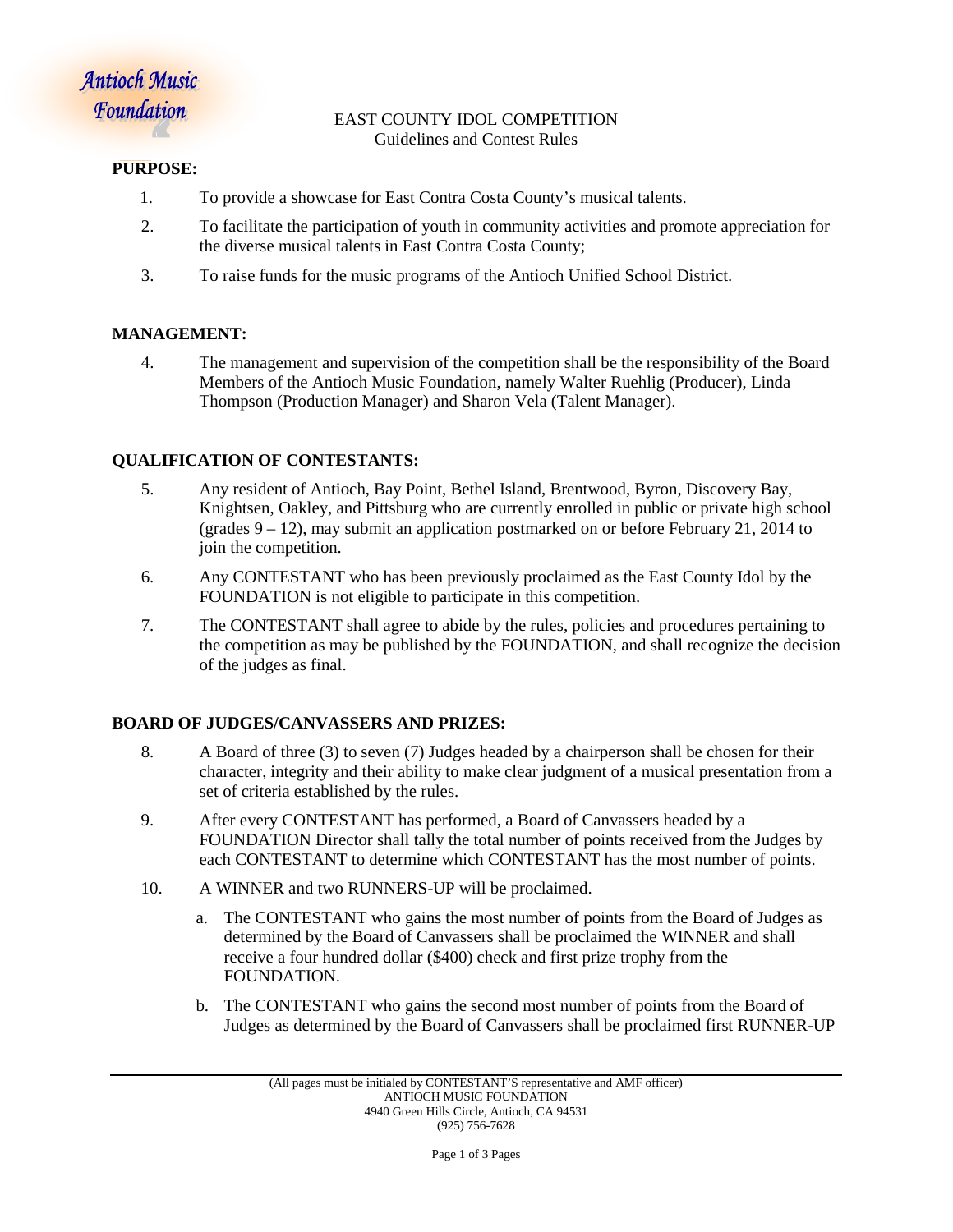and shall receive a two hundred dollar (\$200) check and a second prize trophy from the FOUNDATION.

c. The CONTESTANT who gains the third most number of points from the Board of Judges as determined by the Board of Canvassers shall be proclaimed second RUNNER-UP and shall receive a one hundred dollar (\$100) check and a third prize trophy from the FOUNDATION.

## **CONTEST CRITERIA:**

- 11. STAGE PRESENCE 20% \* Poise
- 12. VOCAL ABILITY 20%
	- \* Pitch
	- \* Technique
	- \* Range
- 13. QUALITY OF SOUND 20%
	- \* Tone
	- \* Volume
	- \* Vabrato
- 14. MUSICALITY 20% Interpretation Style Phrasing Expression Sensitivity Dynamics
- 15. AUDIENCE APPEAL 20%

### **GENERAL PROVISIONS:**

- 16. CONTESTANTS will be assigned an audition date and time (February 15 or 22, 2014) to be held at the Somersville Towne Center. All CONTESTANTS will be notified by mail of the result of their audition. CONTESTANTS who pass the audition process will advance to the Final Competition.
- 17. The Final Competition will be held at the El Campanil Theatre in downtown Antioch on Friday, April 11, 2014 from 7:30 p.m. until finished.
- 18. Each CONTESTANT in the Final Competition shall receive a certificate in recognition for his/her participation.
- 19. All materials and papers submitted by the CONTESTANTS relevant to this Contest are presumed to be the property of the FOUNDATION.